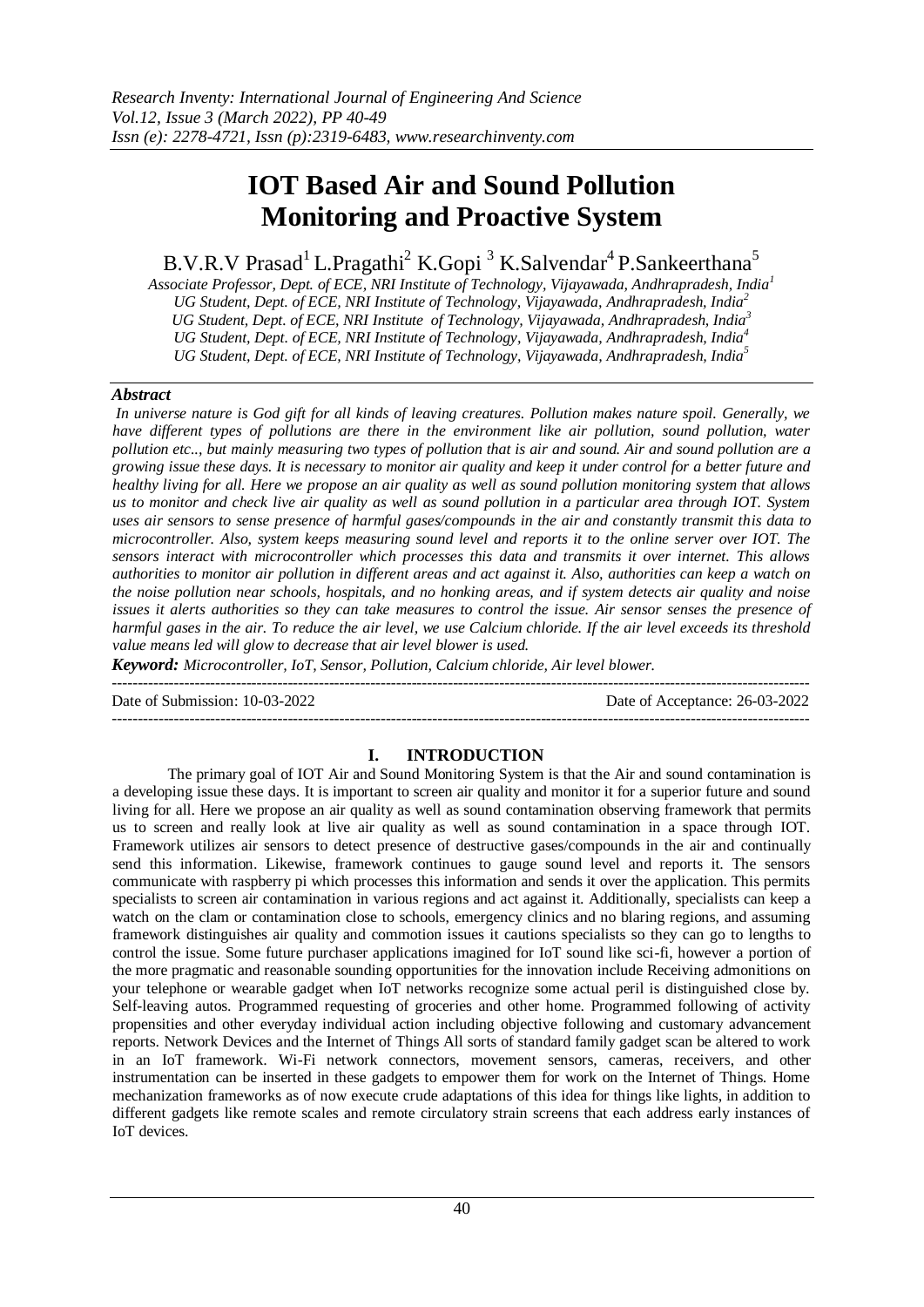### **II. PROBLEM STATEMENT**

In this paper, an effective natural observing framework is essential to screen and estimate the conditions in the event of surpassing endorsed level of parameter (for example, commotion, CO and radiation levels). At the point when the items like condition furnished with sensor gadgets, smaller scale controller and different programming application turn into a self-securing and self-observing condition. To overcome this issue, we are introducing a system through which the level of sound and the existence of the harmful gases in the surroundings can be detected.

# **III. PROPOSED METHODOLOGY**

The project is about IOT Based Air and Sound Pollution Monitoring System in which will monitor the Air Quality and Sound level. Over a webserver using internet and will trigger an Alarm when the air quality and sound level goes down beyond a certain level. It means when there are enough harmful gases are present in the air like CO2, smoke, alcohol, benzene and NH3. It will show the air quality in PPM on the LCD and as well as on webpage so that we can monitor it very easily. MQ135 Gas sensor which is the best choice for monitoring Air Quality as it can detects most harmful gases and can measure their amount accurately and also sound sensor it will detects the noise pollution. For measuring Sound pollution LM393 Sensor is used. In this IOT project, we can monitor the pollution level from anywhere using your computer or mobile

#### **A. System Architecture**

The Fig.1 represents the design of our proposed system, as well as the devices used in this model, are described in this section. For this we use Arduino as principal regulator. In framework we use MQ135 gas sensor for identifying or detecting gases and utilize sound sensor LM393 module for distinguish the sound contamination. Detected information of sensor given to simple pin of the Arduino then computerized yield pin are associated with LCD, signal, and LED. If air contamination is there, bell will begin blaring and if sound contamination is there, LED will shine. All state of contamination shows on LED, and we can likewise dissect past information utilizing thing talk in graphical structure. Arduino is an open-source model. Programming will work in Arduino IDE Computer code can be composed and transfer to the actual board. Arduino board is a board that can be worked by means of Arduino IDE by sending a bunch of directions to the microcontroller on it. For controlling Sensors. For Arduino programming we will utilize Embedded C. We will assemble project in Embedded C and for observing that project we are utilizing Cloud.



Fig.1: Block diagram of System Architecture

### **1.Air Sensor:**

The MQ-135 Gas sensor can detect gases like Ammonia (NH3), sulfur (S), Benzene (C6H6), CO2, and other harmful gases and smoke. Similar to other MQ series gas sensor, this sensor also has a digital and analog output pin. When the level of these gases go beyond a threshold limit in the air the digital pin goes high. This threshold value can be set by using the on-board potentiometer. The analog output pin, outputs an analog voltage which can be used to approximate the level of these gases in the atmosphere.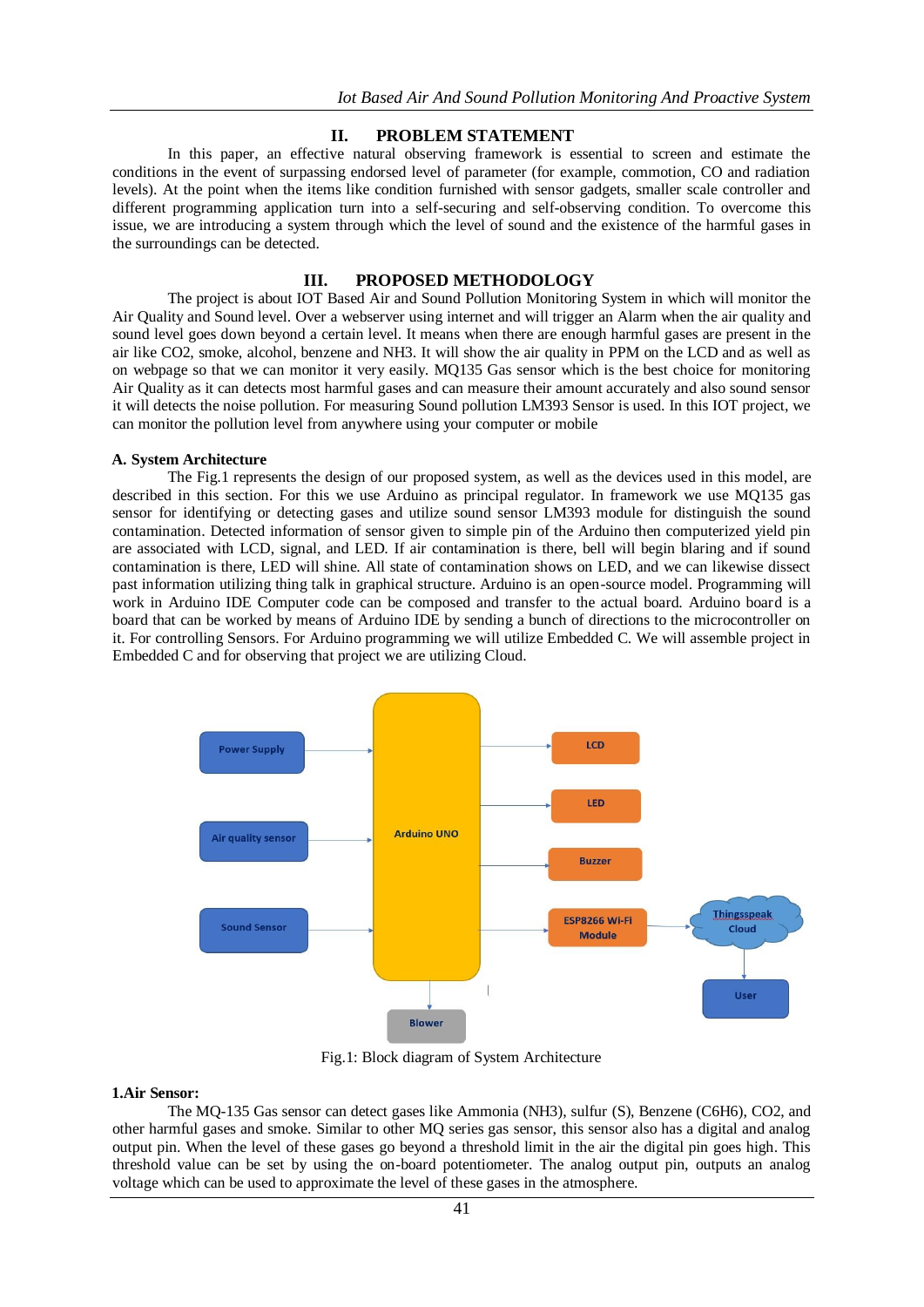The Fig.2 MQ135 air quality sensor module operates at 5V and consumes around 150mA. It requires some preheating before it could actually give accurate results.

### **Features:**

Operating Voltage : 2.5V to 5.0V Power consumption : 150mA Detect/Measure : NH3, Nox, CO2, Alcohol, Benzene, Smoke Model : MQ135



Fig.2: Air Sensor

### **2.Sound Sensor:**

Sound detection sensor module detects the intensity of sound where sound is detected via a microphone and fed into an LM393 op-amp. It comprises an onboard potentiometer to adjust the setpoint for sound level. As shown in Fig.3 Sound Detection Sensor Module consists of four pins i.e., VCC, GND, DO, AO. Digital out pin is connected to the output pin of LM393 comparator IC while the Analog pin is connected to Microphone.

#### **Features:**

Operating Voltage : 3.3V to 5V DC Model : LM393



Fig.3: Sound Sensor

### **3.Arduino UNO:**

There are several types of commercially available Arduino boards, such as Arduino Uno, Arduino Due, Arduino Mega, and Arduino Leonardo. The Arduino Uno is one kind of microcontroller board based on ATmega328, and Uno is an Italian term which means one. As shown in Fig.4 Arduino Uno is named for marking the upcoming release of microcontroller board namely Arduino Uno Board 1.0. This board includes digital I/O pins-14, a power jack, analog i/ps-6, ceramic resonator-A16 MHz, a USB connection, an RST button, and an ICSP header [13]. All these can support the microcontroller for further operation by connecting this board to the computer. The power supply of this board can be done with the help of an AC to DC adapter, a USB cable, otherwise a battery.

#### **Features:**

| Microcontroller          | : ATmega $328$ |
|--------------------------|----------------|
| <b>Operating Voltage</b> | :5V            |
| Analog Input Pins        | : 6            |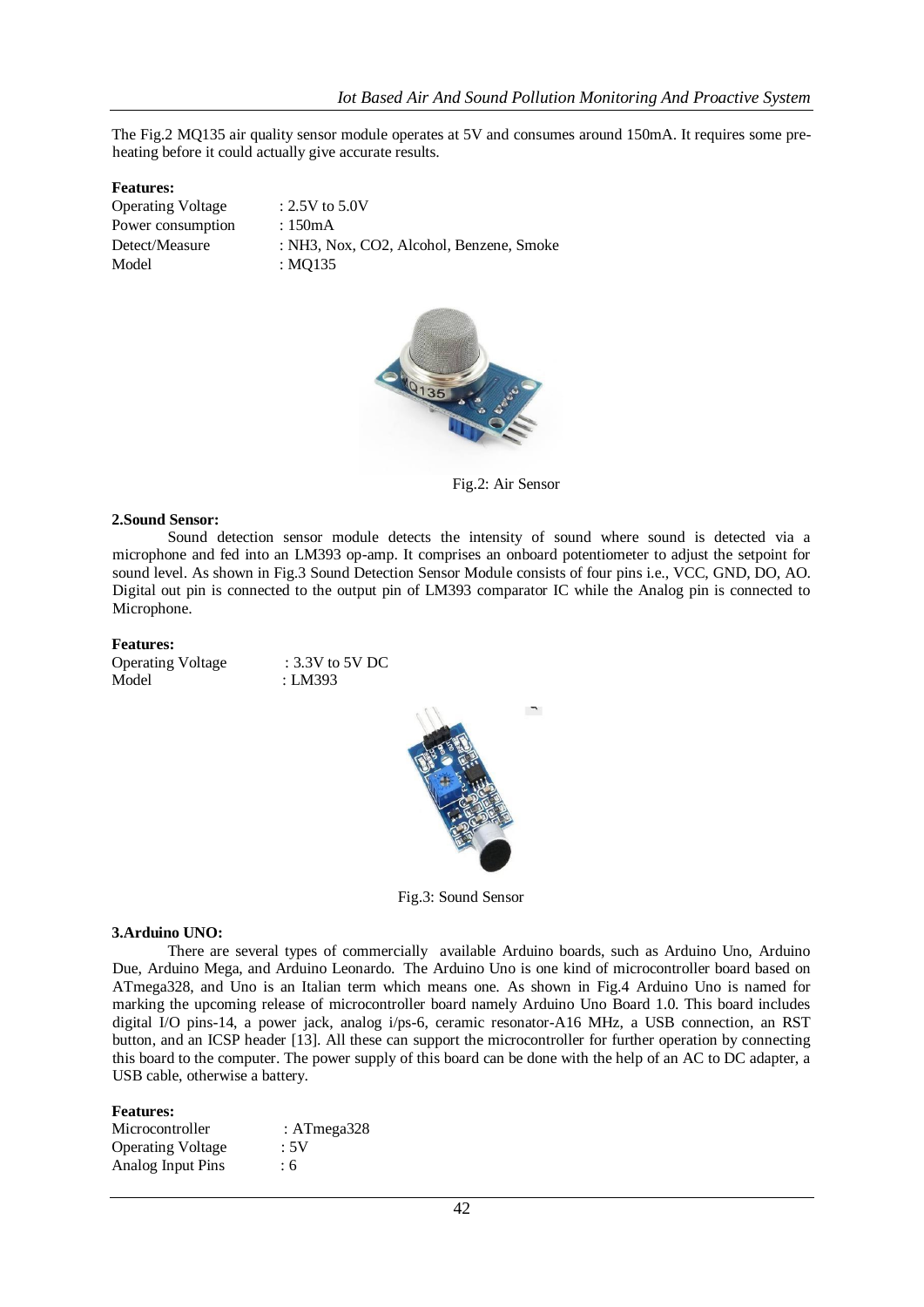

Fig.4: Arduino UNO

# **4.LCD Display:**

An LCD screen is an electronic display module that uses liquid crystal to produce a visible image. As shown in Fig.5 16 $\times$ 2 LCD display is a very basic module commonly used in DIYs and circuits. The 16 $\times$ 2 translates o a display 16 characters per line in 2 such lines. In this LCD each character is displayed in a 5×7 pixel matrix.



# **5.LED:**

The Fig.6 is a Light-emitting diode (LED) is a semiconductor light source that emits light when current flows through it. Electrons in the semiconductor recombine with electron holes, releasing energy in the form of photons. The color of the light (corresponding to the energy of the photons) is determined by the energy required for electrons to cross the band gap of the semiconductor. White light is obtained by using multiple semiconductors or a layer of light-emitting phosphor on the semiconductor device.



Fig.6: LED

### **6.Buzzer:**

The buzzer is a sounding device that can convert audio signals into sound signals .As shown in Fig.7 It is usually powered by DC voltage. It is widely used in alarms, computers and other electronic products as sound devices. It is mainly divided into Piezoelectric Buzzer and Electromagnetic Buzzer represented by the letter "H" or "HA" in the circuit.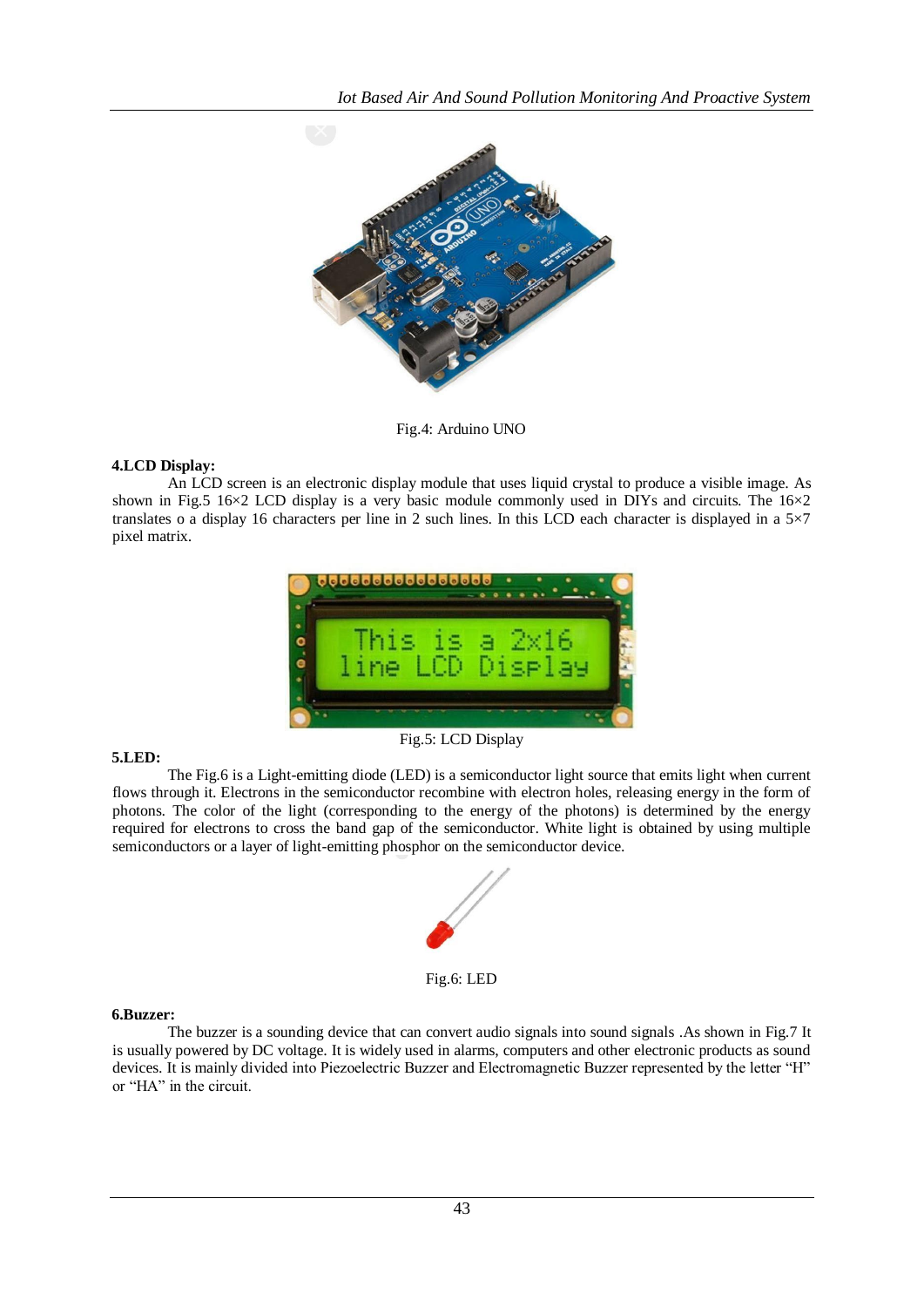

Fig.7: Buzzer

### **7.Blower:**

A blower is a device that pushes out gases by imparting energy to increase its pressure and speed. The above Fig.8 They range from the large blowers found in applications such as production machinery and clean rooms, to the small blowers built into devices such as home appliances or personal computers, and are used to blow air for exhausting ventilation or cooling.



Fig.8: Blower

### **8.Wi-Fi Module (ESP8266):**

The ESP8266 Wi-Fi Module is a self-contained SOC with integrated TCP/IP protocol stack that can give any microcontroller access to your Wi-Fi network. The above Fig.9 ESP8266 is capable of either hosting an application or offloading all Wi-Fi networking functions from another application processor. Each ESP8266 module comes pre-programmed with an AT command set firmware, meaning, you can simply hook this up to your Arduino device and get about as much Wi-Fi-ability as a Wi-Fi Shield offers (and that's just out of the box)! The ESP8266 module is an extremely cost effective board with a huge, and ever growing, community.



Fig.9: ESP8266 Wi-Fi Module

# **IV. IMPLEMENTATION AND WORKING**

The Fig.10 is a flow chart initially we have to start and then establish a connections a with the sensors. Sensors are nothing but air and sound sensors and also made connection with the Wi-Fi module to the Arduino micro controller. And then from sensors the data is collected and collected data is given to Arduino .Arduino process the data and then send the AT command to Wi-Fi module. And then we have to check the status of Wi-Fi module connection if connection is established means check the connections with web server if yes means perform sensor data analytic and visualization data is displayed on web page. If connection is not established means we have to reset the Wi-Fi connection.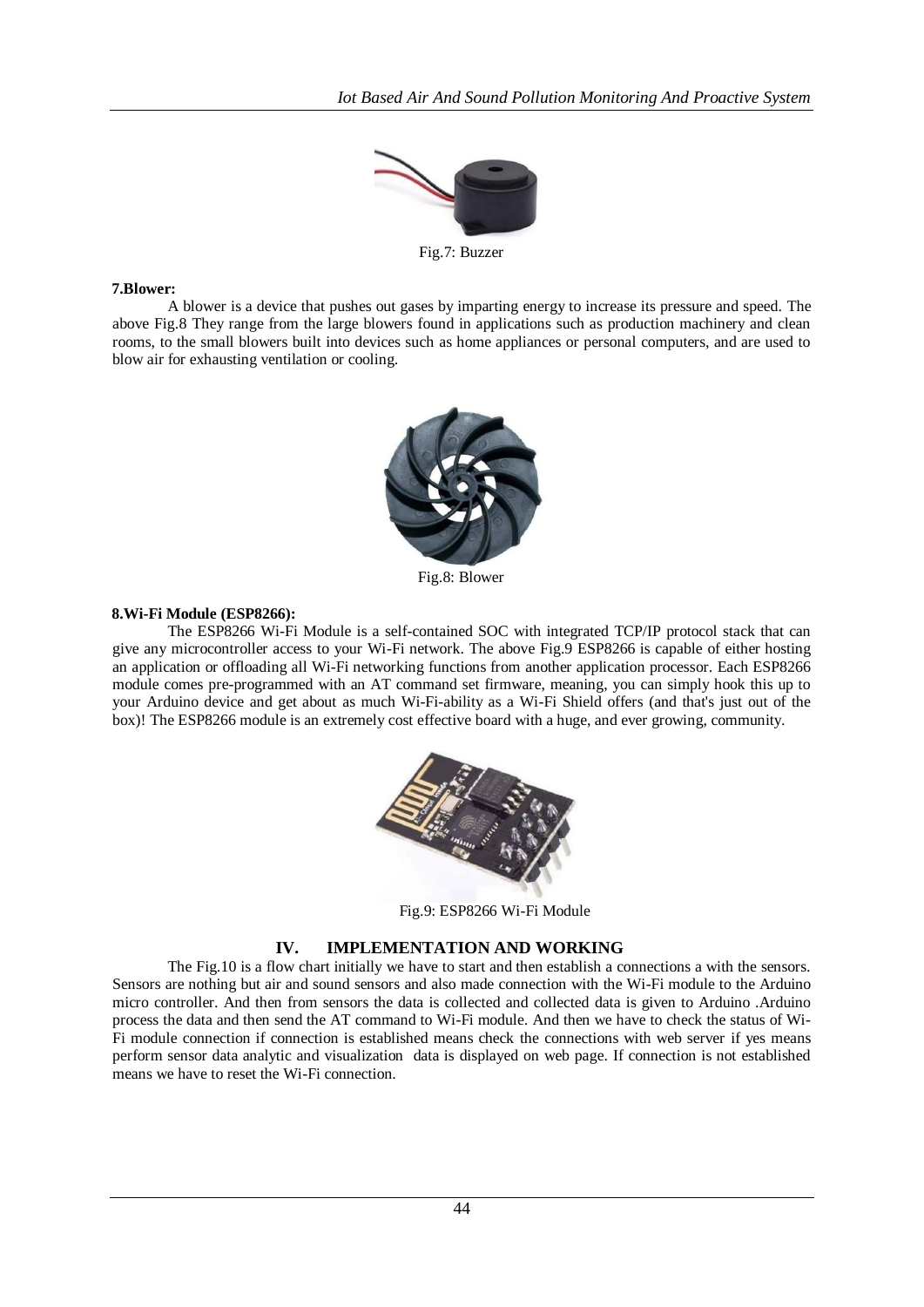

Fig.10: Flow chart of proposed model

### **V. REVIEW OF LITERATURE**

The increasing air and sound pollution are one of the significant issue now days. As the pollution increasing it is giving rise number of diseases so, it has become essential to control the pollution for better future and healthy life. Here we propose an air quality as well as sound pollution monitoring system that allows us to monitor and check live air quality as well as sound pollution monitoring in particular areas through IOT. System uses air sensor to detect or sense presence of harmful gases, compounds in the air and constantly transmit data to microcontroller. Also, system keeps measure sound level and report it to the online server over IOT. The user friendly and easy handling of the system technology is such that it can be installed in houses, schools and in small places [1].

The objective of building a smart city is to work on personal satisfaction by utilizing innovation to work on the effectiveness of administrations and address inhabitants' issues. Data and Communication Technology permits city authorities to collaborate straight forwardly with the general population to determine what's going on in the city, how the city is developing, and how to empower a superior personal satisfaction. A Smart City is unified with somewhere around one drive tending to at least one of the accompanying six qualities: Smart Governance, Smart People, Smart Living, Smart Mobility, Smart Economy and Smart Environment. In this framework, an application was fostered that will bear a hand in this mission. A region that is being overviewed for assessing how much the region is impacted by contamination. The constituents of air alongside its extent are determined and if it is higher than generally expected, the authorities are insinuated about it. Then, at that point, individuals are emptied to a protected spot. The portrayal about the coordinated organization design and the interconnecting instruments for the solid estimation of boundaries by smart sensors and transmission of information through web is being introduced. The longitudinal learning framework could give a poise instrument to better activity of the gadgets in observing stage. The structure of the observing framework depended on a mix of inescapable dispersed detecting units, data framework for information conglomeration, and thinking and setting mindfulness. Results are empowering as the unwavering quality of detecting data transmission through the proposed incorporated network design is 97%. The model was tried to create constant graphical data rather than a proving ground situation.[2]

First is Smart Environment Monitoring utilizing Wireless sensor networks [3] in which the primary spotlight was on the fostering a climate liberated from contamination by making it savvy. The framework to screen the quality of climate utilizing Arduino microcontroller Technology is proposed to get to the next level nature of air. With the utilization of IOT innovation upgrades the most common way of observing different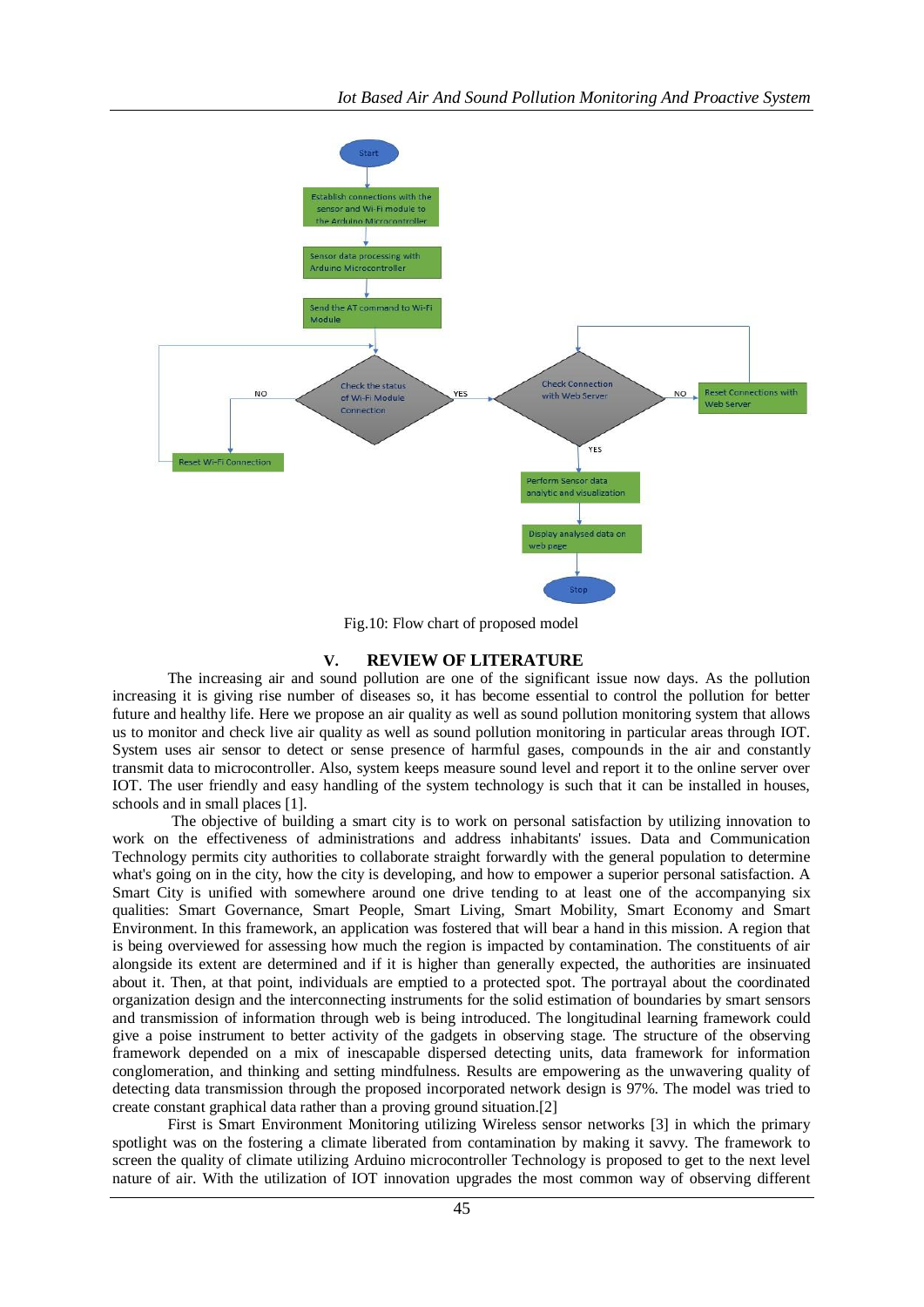parts of climate, for example, air quality observing issue proposed in this paper.[4] This paper gives a thought on how we can give moment caution to the specialists. The practical IOT innovation is utilized. Henceforth air and sound contamination is observed by utilizing this innovation [5]. The Automatic Air and Sound administration framework are a venture forward to contribute an answer for the greatest danger. The air and sound observing framework defeats the issue of the exceptionally dirtied regions which is a significant issue. It upholds the innovation and really upholds the solid life idea. This framework has highlights for individuals to screen how much contamination on their cell phones utilizing the application. Along these lines, it turns out to be entirely dependable and productive for the Municipal authorities alongside the Civilians to screen climate, this idea of IOT is valuable for the government assistance of the public. Also, it is executed utilizing the most recent innovation. [6]

# **VI. WORKING OF MODULE**

The Internet of Things (IoT) will have the option to consolidate straightforwardly and consistently various and heterogeneous end frameworks, while giving open admittance to choose subsets of information for the improvement of a plenty of computerized administrations. In this paper, an overall engineering for the IoT was constructed and henceforth an extremely complicated task, chiefly due to the incredibly enormous assortment of gadgets, interface layer innovations, and administrations that might be associated with such a framework. In this paper, center was explicitly done around a metropolitan IoT framework that, while STIL being a seriously general classification, are portrayed by their application space. Metropolitan IoTs, as a matter of fact, are intended to help the Smart City vision, which targets taking advantage of the most progressive correspondence advances to help added-esteem administrations for the organization of the city and for the residents. This paper thus gives a thorough study of the empowering advances, conventions, and engineering for a metropolitan IoT. Besides, the paper introduced and examined the specialized arrangements and best-practice rules took on in the Padova Smart City project, a proof-of-idea organization of an IoT island in the city of Padova, Italy, acted in a joint effort with the city district. the goal of this paper is to examine an overall reference structure for the plan of a metropolitan IoT. They depicted the qualities of a metropolitan IoT, and the administrations that might drive the reception of metropolitan IoT by neighbourhood states. Then, at that point, the outline of the online methodology for the plan of IoT administrations, and the connected conventions and advances, examining their reasonableness for the Smart City climate. interconnected with the information organization of the city region. In such manner, we depict the specialized arrangements embraced for the acknowledgment of the IoT island and report a portion of the estimations that have been gathered by the framework in its first functional days.

### **VII. RESULTS**

Here we propose an air quality as well as sound contamination checking framework that permits us to screen and really look at live air quality as well as sound contamination in a space through IOT. Framework utilizes air sensors to detect presence of hurtful gases/compounds in the air and continually send this information. Additionally, framework continues to gauge sound level and reports it. The sensors collaborate with Arduino UNO which processes this information and communicates it over the application. This permits specialists to screen air contamination in various regions and act against it.



Fig.11: Sound notification through Thingspeak cloud App Fig.12: Displaying on LCD

Additionally, specialists can keep a watch on the commotion contamination close to schools, medical clinics, and no sounding regions. It turns out to be extremely simple for us to redress the levels and air and clamour contamination around and plan for a solid living and encompassing. The figures that are remembered for our paper shows the way the framework works and how the result is gotten from the contribution in the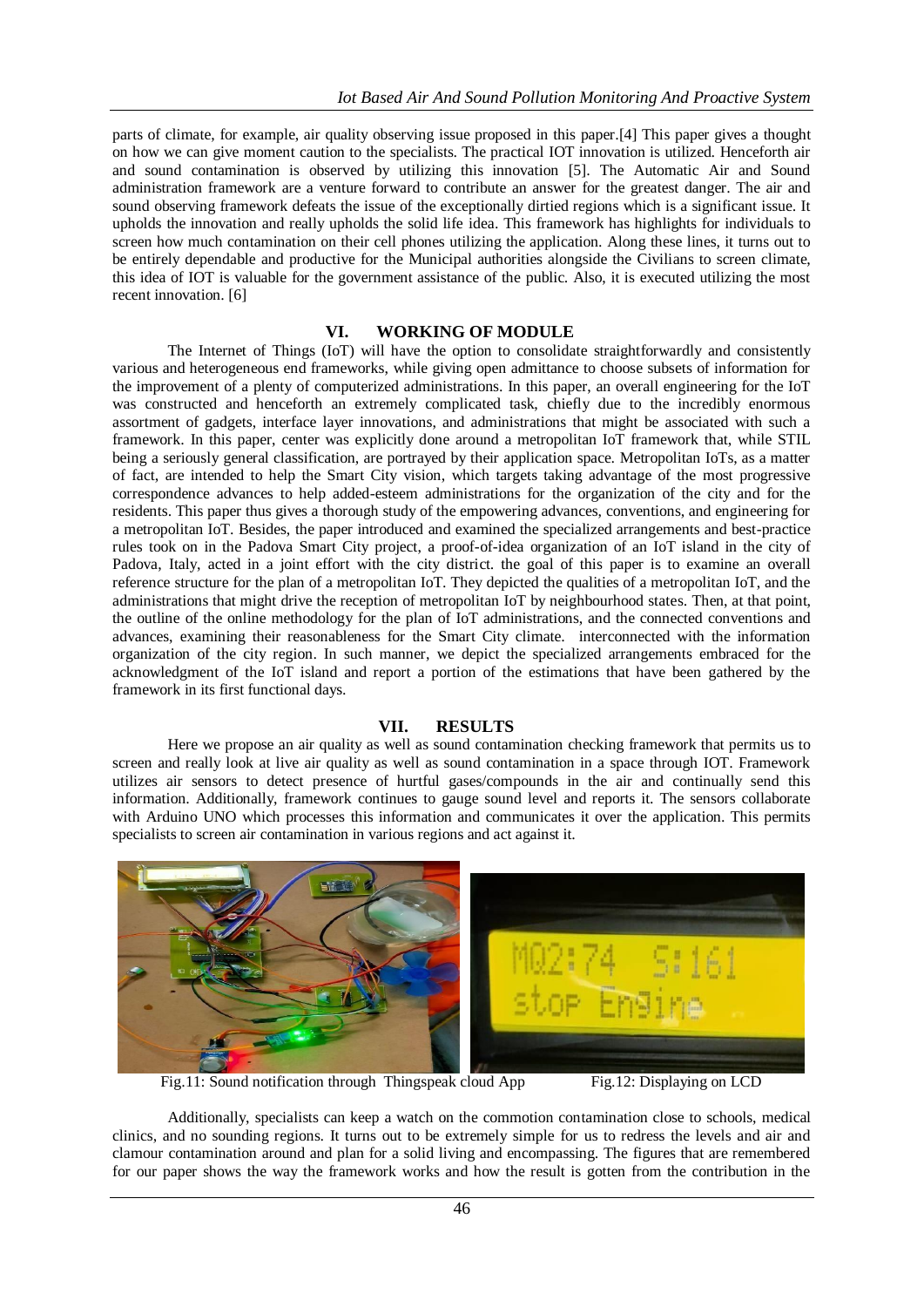wake of handling. Sensors give the information to the microcontroller that can be tell through Thingspeak cloud application. The result is displayed in the simple structure for example if the air contamination is raised it will be shown on the result and Buzzer will likewise gets high all the while and likewise when the sound contamination surpasses the put forth line then additionally bell will buzz what's more, meanwhile we'll help a warning on our telephone through Thingspeak cloud application.





Fig.13: Air notification through Thingspeak cloud App Fig.14: Displaying on LCD



| Area/Locality                 | <b>Air Pollution</b> | <b>Sound Pollution</b> | <b>LED ON or OFF</b><br>(Air Pollution) | <b>Buzzer ON or OFF (Sound)</b><br><b>Pollution</b> ) |
|-------------------------------|----------------------|------------------------|-----------------------------------------|-------------------------------------------------------|
| <b>Low Pollution Level</b>    | 104                  | 68                     | OFF                                     | OFF                                                   |
| <b>Medium Pollution Level</b> | 290                  |                        | OFF                                     | OFF                                                   |
| <b>High Pollution Level</b>   | 303                  | 74                     | OΝ                                      | ON                                                    |

TABLE 1: Output value

The TABLE 1 represents the Output values it tells us about air and sound pollutions are measured in Area. And also air and sound pollutions are measured in different levels i.e, low pollution level, medium pollution level, high pollution level.



low air pollution level.  $\qquad \qquad \text{air pollution level.}$ 

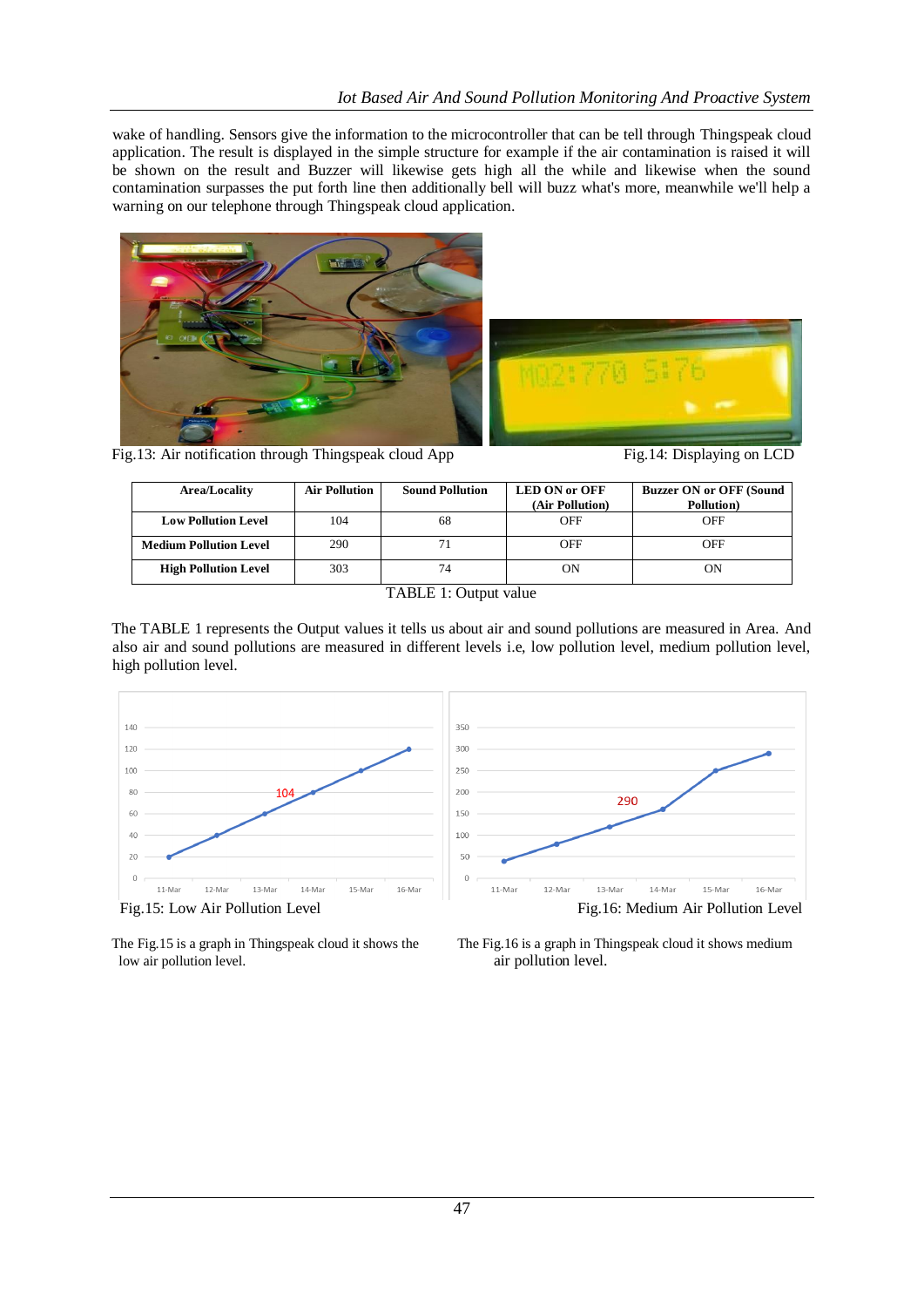

air pollution level. Sound pollution level.



The Fig.17 is a graph in Thingspeak cloud it shows high The Fig.17 is a graph in Thingspeak cloud it shows low



The Fig.18 is a graph in Thingspeak cloud it shows medium The Fig.19 is a graph in Thingspeak cloud it shows high sound pollution level. Sound pollution level.

### **VIII. CONCLUSION AND FUTURE SCOPE**

In the paper, The Automatic Air and Sound administration framework is a stage forward to contribute an answer for the greatest danger. The air & sound checking framework conquers the issue of the exceptionally contaminated regions which is a significant issue. It upholds the innovation and really upholds the solid life idea. This framework has highlights for individuals to screen the measure of contamination on their cell phones utilizing the application. Thus, it turns out to be truly dependable and productive for the Municipal authorities alongside the Civilians to screen climate. Letting regular citizens additionally engaged with this cycle enhances it. As regular people are currently similarly mindful and inquisitive about their current circumstance, this idea of IOT is gainful for the government assistance of the public. What's more, it is executed utilizing the most recent innovation.

#### **REFERENCES:**

- [1]. Meng-Shiuan Pan and Yu-Chee Tseng, "ZigBee Wireless Sensor Networks and Their Applications" Department of Computer Science National Chiao Tung University Hsin-Chu, 30010, Taiwan, 2007.
- [2]. Hemant Ghayvat, Subhas Mukhopadhyay, Xiang Gui and NagenderSuryadevara, "WSN- and IOTBased Smart Homes and Their Extension to Smart Buildings",Sensors 2015, 15, 10350- 10379; doi:10.3390/s150510350, 2015.
- [3]. [3] Navreetinder Kaur, Rita Mahajan, Deepak Bagai,"Air Quality Monitoring System based on Arduino Microcontroller," International Journal Innovative Research in Science, Engineering and Technology (IJIRSET),Vol 5, Issue 6- June 2016.
- [4]. Dhruvil Shah, Prathmesh Kudale, Prasad Shirwadkar, Samuel Jacob, Iot Based Air and Sound Pollution Supervising System, IOSR Journal of Engineering, 2018.
- [5]. Arushi Singh, Divya Pathak, Prachi Pandit, Shruti Patil, Prof. Priti. C. Golar, IOT based Air and Sound Pollution Monitoring System, International Journal of Advanced Research in Electrical, Electronics and Instrumentation Engineering, 2017.
- [6]. [http://www.ijirset.com/upload/2018/may/136\\_17\\_IOT.pdf](http://www.ijirset.com/upload/2018/may/136_17_IOT.pdf)
- [7]. Darshana N. Tambe, Netika A. Chavhan, "Evaluation Air Pollution Parameters Using Zigbee (IEEE 802.15.6),"IOSR Journal of Computer Engineering; Vol 11, Issue 4 - May-June 2013.
- [8]. [8]Anjaiah Guthi,"Implementation of an Efficient Noise and Air Pollution Monitoring System Using Internet of Things," International Journal of Advanced Research in Computer and Communication Engineering, Vol 5, Issue 7- Jully 2016.
- [9]. Dr. A. Sumithra, PJ.Jane Ida, PK. Karthika, Dr. S. Gavaskar,"A smart environmental monitoring system using internet of things," Members, IEEE Vol 3,Issue 3-Oct 2013.